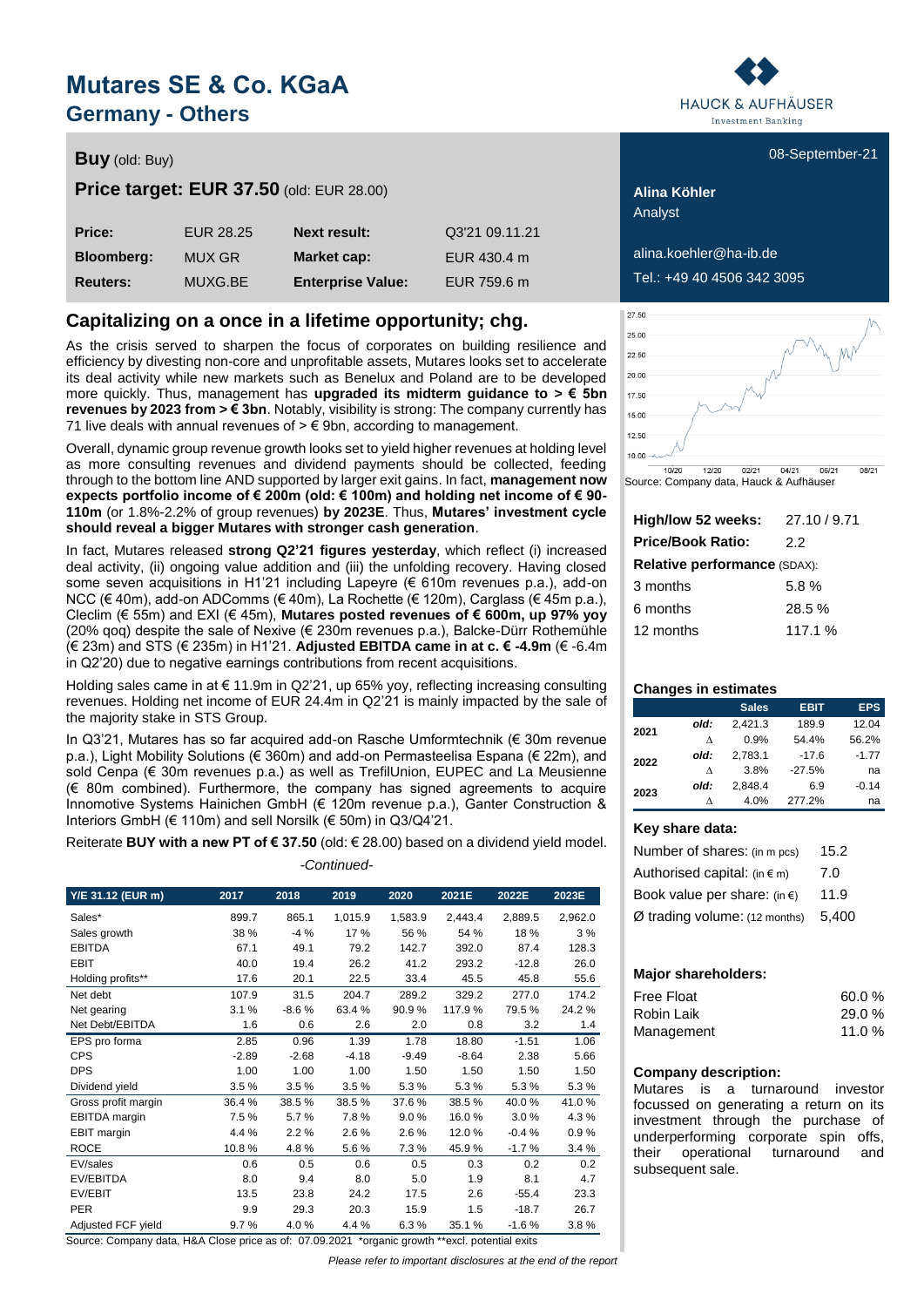Considering that acquisition of larger assets support equity distribution potential from FY'22, we assume that Mutares can stick to its € 1.50 DPS (up from its € 1.00 base DPS). Furthermore, management intends to pay out a dividend at least at the level of market expectations, i.e. € 1.50 DPS, as highlighted in yesterday's conference call.

| in $\epsilon$ m except number of consultants      | 2020   | 2021E  | 2022E  | 2023E  |
|---------------------------------------------------|--------|--------|--------|--------|
| No. of consultants (year end)                     | 70     | 95     | 155    | 200    |
| Consolidated group revenue*                       | 1583.9 | 2400.0 | 2700.0 | 5000.0 |
| Consulting revenue at Holding company             | 31.9   | 47.5   | 72.0   | 102.2  |
| Dividends (excl. exit gains)                      | 34.6   | 25     | 28     | 30     |
| Exits                                             |        | 23     |        |        |
| Costs at Holding company                          | 33.1   | 50     | 54.2   | 76.6   |
| Net profit at Holding company**                   | 33.4   | 45.5   | 45.8   | 55.6   |
| in % of consolidated group revenue                | 2.1%   | 1.9%   | 1.7%   | 1.1%   |
| Source: Company data; Hauck & Aufhäuser estimates |        |        |        |        |

*\* targeted by management*

*\*\* excl. potential exits*

#### **in (€) m except per share data**

| Number of shares outstanding                                      | 15.4  |
|-------------------------------------------------------------------|-------|
| Market cap                                                        | 435.4 |
| Dividend per share                                                | 1.5   |
| Total dividend payout                                             | 23.1  |
| Hurdle rate                                                       | 4.0%  |
| Dividend yield                                                    | 5.3%  |
| Fair equity value                                                 | 577.9 |
| Fair equity value per share                                       | 37.5  |
| $\sim$ $\sim$ $\sim$ $\sim$ $\sim$ $\sim$ $\sim$<br>$\sim$ $\sim$ | $-1$  |

*Source: Company data; Hauck & Aufhäuser estimates*

Simply put, the model assumes that dividend investors require companies to generate a minimum return on the investor's purchase price. The required dividend yield equals the model's hurdle rate of 4.0% (from 4.5% previously). Anything less suggests the stock is expensive; anything more suggests the stock is cheap.

The hurdle rate is derived from the peer group's 1-year-forward dividend yield. We place Mutares at the upper end of the range of 0.89% - 4.67% to account for the fact that the company positions itself as a dividend play. The model indicates a fair value of  $\epsilon$  37.50 per share. Notably, the potential raise of the dividend provides considerable upside, in our view.

| Company                  | Dividend yield FY'21E |
|--------------------------|-----------------------|
| EQT                      | 0.89%                 |
| Melrose                  | 1.15%                 |
| Eurazeo                  | 1.84%                 |
| <b>Partners Group</b>    | 1.88%                 |
| Altamir                  | 2.75%                 |
| 3i Group                 | 3.12%                 |
| Deutsche Beteiligungs AG | 3.19%                 |
| Apollo                   | 3.30%                 |
| Aurelius                 | 4.67%                 |
| Average                  | 2.53%                 |
| Source: Bloomberg        |                       |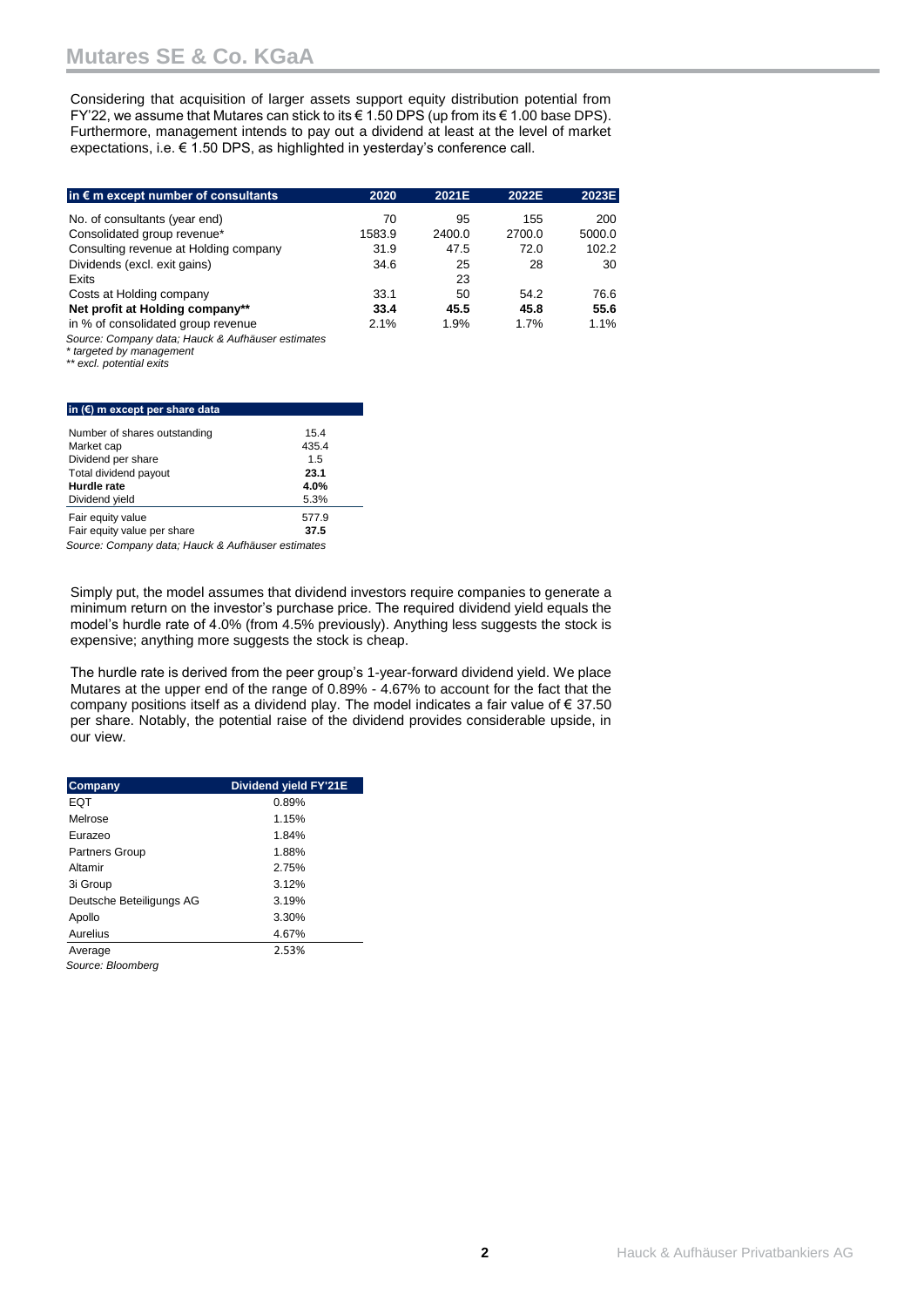## **Financials**

| Profit and loss (EUR m)                                 | 2017   | 2018    | 2019    | 2020    | 2021E   | 2022E   | 2023E   |
|---------------------------------------------------------|--------|---------|---------|---------|---------|---------|---------|
| <b>Net sales</b>                                        | 899.7  | 865.1   | 1,015.9 | 1,583.9 | 2,443.4 | 2,889.5 | 2,962.0 |
| Sales growth                                            | 38.4%  | $-3.8%$ | 17.4 %  | 55.9%   | 54.3%   | 18.3%   | 2.5%    |
| Increase/decrease in finished goods and work-in-process | $-4.1$ | 0.1     | $-3.9$  | $-23.1$ | $-12.2$ | $-14.4$ | $-14.8$ |
| <b>Total sales</b>                                      | 895.6  | 865.2   | 1,012.0 | 1,560.8 | 2,431.2 | 2,875.0 | 2,947.2 |
| Other operating income                                  | 156.4  | 107.4   | 119.1   | 241.3   | 455.0   | 0.0     | 0.0     |
| Material expenses                                       | 569.6  | 532.4   | 622.6   | 974.6   | 1,495.9 | 1,725.0 | 1,738.8 |
| Personnel expenses                                      | 251.6  | 244.7   | 291.8   | 423.9   | 659.7   | 722.4   | 740.5   |
| Other operating expenses                                | 163.7  | 146.4   | 137.5   | 260.8   | 338.6   | 340.3   | 339.5   |
| Total operating expenses                                | 828.5  | 816.1   | 932.8   | 1,418.1 | 2,039.2 | 2,787.7 | 2,818.8 |
| <b>EBITDA</b>                                           | 67.1   | 49.1    | 79.2    | 142.7   | 392.0   | 87.4    | 128.3   |
| Depreciation                                            | 20.7   | 23.5    | 43.1    | 88.7    | 89.0    | 90.0    | 92.0    |
| <b>EBITA</b>                                            | 46.4   | 25.6    | 36.1    | 54.0    | 303.0   | $-2.6$  | 36.3    |
| Amortisation of goodwill                                | 0.0    | 0.0     | 0.0     | 0.0     | 0.0     | 0.0     | 0.0     |
| Amortisation of intangible assets                       | 6.4    | 6.2     | 9.9     | 12.8    | 9.8     | 10.1    | 10.4    |
| Impairment charges                                      | 0.0    | 0.0     | 0.0     | 0.0     | 0.0     | 0.0     | 0.0     |
| <b>EBIT</b> (inc revaluation net)                       | 40.0   | 19.4    | 26.2    | 41.2    | 293.2   | $-12.8$ | 26.0    |
| Interest income                                         | 3.4    | 0.5     | 1.5     | 3.9     | 1.2     | 1.3     | 2.0     |
| Interest expenses                                       | 7.9    | 5.1     | 11.0    | 28.2    | 11.0    | 11.6    | 11.8    |
| Other financial result                                  | 0.0    | 0.0     | 0.0     | 0.0     | 0.0     | 0.0     | 0.0     |
| <b>Financial result</b>                                 | $-4.5$ | $-4.6$  | $-9.5$  | $-24.3$ | $-9.8$  | $-10.3$ | $-9.9$  |
| Recurring pretax income from continuing operations      | 35.5   | 14.8    | 16.7    | 16.9    | 283.4   | $-23.0$ | 16.1    |
| Extraordinary income/loss                               | 0.0    | 0.0     | 0.0     | 0.0     | 0.0     | 0.0     | 0.0     |
| <b>Earnings before taxes</b>                            | 35.5   | 14.8    | 16.7    | 16.9    | 283.4   | $-23.0$ | 16.1    |
| Taxes                                                   | $-8.4$ | 2.8     | 0.0     | $-2.8$  | 0.0     | 0.0     | 0.0     |
| Net income from continuing operations                   | 43.9   | 12.0    | 16.7    | 19.7    | 283.4   | $-23.0$ | 16.1    |
| Result from discontinued operations (net of tax)        | 0.0    | 0.0     | 0.0     | 0.0     | 0.0     | 0.0     | 0.0     |
| Net income                                              | 43.9   | 12.0    | 16.7    | 19.7    | 283.4   | $-23.0$ | 16.1    |
| Minority interest                                       | $-0.3$ | $-2.7$  | $-4.5$  | $-7.4$  | $-3.0$  | 0.0     | 0.0     |
| Net profit (reported)                                   | 44.2   | 14.7    | 21.2    | 27.1    | 286.4   | $-23.0$ | 16.1    |
| Average number of shares                                | 15.4   | 15.2    | 15.2    | 15.2    | 15.2    | 15.2    | 15.2    |
| <b>EPS</b> reported                                     | 2.85   | 0.96    | 1.39    | 1.78    | 18.80   | $-1.51$ | 1.06    |

| Profit and loss (common size)                           | 2017     | 2018   | 2019   | 2020   | 2021E  | 2022E  | 2023E  |
|---------------------------------------------------------|----------|--------|--------|--------|--------|--------|--------|
| <b>Net sales</b>                                        | 100.0%   | 100.0% | 100.0% | 100.0% | 100.0% | 100.0% | 100.0% |
| Increase/decrease in finished goods and work-in-process | neg.     | 0.0%   | neg.   | neg.   | neg.   | neg.   | neg.   |
| <b>Total sales</b>                                      | 99.5%    | 100.0% | 99.6%  | 98.5%  | 99.5%  | 99.5%  | 99.5%  |
| Other operating income                                  | 17.4 %   | 12.4 % | 11.7%  | 15.2%  | 18.6%  | 0.0%   | 0.0%   |
| Material expenses                                       | 63.3%    | 61.5%  | 61.3%  | 61.5%  | 61.2%  | 59.7%  | 58.7%  |
| Personnel expenses                                      | 28.0%    | 28.3%  | 28.7%  | 26.8%  | 27.0%  | 25.0%  | 25.0%  |
| Other operating expenses                                | 18.2%    | 16.9%  | 13.5%  | 16.5%  | 13.9%  | 11.8%  | 11.5%  |
| Total operating expenses                                | 92.1%    | 94.3%  | 91.8%  | 89.5%  | 83.5%  | 96.5%  | 95.2%  |
| <b>EBITDA</b>                                           | 7.5%     | 5.7%   | 7.8%   | 9.0%   | 16.0%  | 3.0%   | 4.3%   |
| Depreciation                                            | 2.3%     | 2.7%   | 4.2%   | 5.6%   | 3.6%   | 3.1%   | 3.1%   |
| <b>EBITA</b>                                            | 5.2%     | 3.0%   | 3.6%   | 3.4%   | 12.4 % | neg.   | 1.2%   |
| Amortisation of goodwill                                | 0.0%     | 0.0%   | 0.0%   | 0.0%   | 0.0%   | 0.0%   | 0.0%   |
| Amortisation of intangible assets                       | 0.7%     | 0.7%   | 1.0%   | 0.8%   | 0.4%   | 0.4%   | 0.4%   |
| Impairment charges                                      | 0.0%     | 0.0%   | 0.0%   | 0.0%   | 0.0%   | 0.0%   | 0.0%   |
| <b>EBIT</b> (inc revaluation net)                       | 4.4 %    | 2.2%   | 2.6%   | 2.6 %  | 12.0%  | neg.   | 0.9%   |
| Interest income                                         | 0.4%     | 0.1%   | 0.1%   | 0.2%   | 0.0%   | 0.0%   | 0.1%   |
| Interest expenses                                       | 0.9%     | 0.6%   | 1.1%   | 1.8%   | 0.5%   | 0.4%   | 0.4%   |
| Other financial result                                  | 0.0%     | 0.0%   | 0.0%   | 0.0%   | 0.0%   | 0.0%   | 0.0%   |
| <b>Financial result</b>                                 | neg.     | neg.   | neg.   | neg.   | neg.   | neg.   | neg.   |
| Recurring pretax income from continuing operations      | 3.9%     | 1.7%   | 1.6%   | 1.1%   | 11.6%  | neg.   | 0.5%   |
| Extraordinary income/loss                               | 0.0%     | 0.0%   | 0.0%   | 0.0%   | 0.0%   | 0.0%   | 0.0%   |
| <b>Earnings before taxes</b>                            | 3.9%     | 1.7%   | 1.6%   | 1.1%   | 11.6 % | neg.   | 0.5%   |
| Tax rate                                                | $-23.7%$ | 18.9%  | 0.0%   | 0.0%   | 0.0%   | 0.0%   | 0.0%   |
| Net income from continuing operations                   | 4.9%     | 1.4%   | 1.6%   | 1.2%   | 11.6%  | neg.   | 0.5%   |
| Income from discontinued operations (net of tax)        | 0.0%     | 0.0%   | 0.0%   | 0.0%   | 0.0%   | 0.0%   | 0.0%   |
| Net income                                              | 4.9%     | 1.4%   | 1.6%   | 1.2%   | 11.6%  | neg.   | 0.5%   |
| Minority interest                                       | neg.     | neg.   | neg.   | neg.   | neg.   | 0.0%   | 0.0%   |
| Net profit (reported)                                   | 4.9%     | 1.7%   | 2.1%   | 1.7%   | 11.7%  | neg.   | 0.5%   |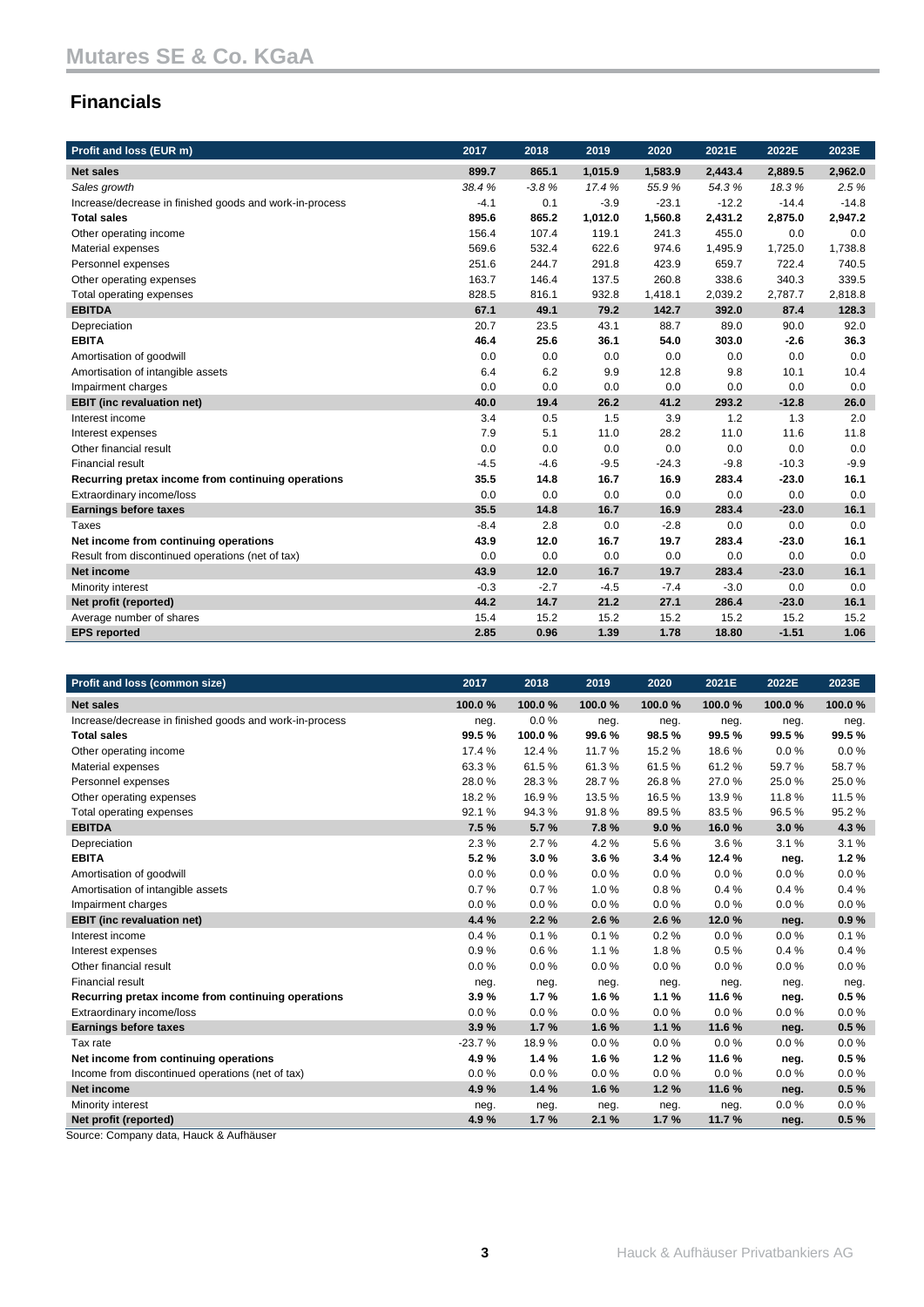| <b>Balance sheet (EUR m)</b>                              | 2017   | 2018  | 2019  | 2020    | 2021E   | 2022E   | 2023E   |
|-----------------------------------------------------------|--------|-------|-------|---------|---------|---------|---------|
| Intangible assets                                         | 35.7   | 41.4  | 58.7  | 76.0    | 81.2    | 72.1    | 62.7    |
| Property, plant and equipment                             | 170.6  | 133.3 | 296.2 | 390.0   | 412.6   | 352.6   | 290.6   |
| <b>Financial assets</b>                                   | 5.7    | 16.9  | 16.6  | 8.7     | 8.7     | 8.7     | 8.7     |
| <b>FIXED ASSETS</b>                                       | 212.0  | 191.6 | 371.5 | 474.7   | 502.5   | 433.4   | 362.0   |
| Inventories                                               | 131.0  | 100.8 | 134.0 | 203.5   | 271.5   | 321.1   | 329.1   |
| Accounts receivable                                       | 182.6  | 147.6 | 143.0 | 258.5   | 321.3   | 380.0   | 389.5   |
| Other current assets                                      | 37.2   | 69.4  | 96.5  | 226.2   | 226.2   | 226.2   | 226.2   |
| Liquid assets                                             | 98.9   | 108.1 | 79.7  | 145.3   | 115.3   | 167.5   | 270.3   |
| Deferred taxes                                            | 11.1   | 13.3  | 23.8  | 18.9    | 18.9    | 18.9    | 18.9    |
| Deferred charges and prepaid expenses                     | 0.0    | 0.0   | 0.0   | 0.0     | 0.0     | 0.0     | 0.0     |
| <b>CURRENT ASSETS</b>                                     | 460.8  | 439.2 | 477.0 | 852.5   | 953.3   | 1,113.7 | 1,234.1 |
| <b>TOTAL ASSETS</b>                                       | 672.8  | 630.8 | 848.5 | 1,327.2 | 1,455.8 | 1,547.1 | 1,596.2 |
| <b>SHAREHOLDERS EQUITY</b>                                | 166.4  | 180.7 | 185.3 | 190.3   | 180.8   | 202.4   | 240.2   |
| <b>MINORITY INTEREST</b>                                  | $-0.9$ | 27.4  | 22.9  | 16.9    | 13.9    | 13.9    | 13.9    |
| Long-term debt                                            | 104.1  | 92.6  | 197.1 | 318.4   | 328.4   | 328.4   | 328.4   |
| Provisions for pensions and similar obligations           | 102.7  | 47.0  | 87.3  | 116.1   | 116.1   | 116.1   | 116.1   |
| Other provisions                                          | 44.2   | 49.7  | 50.5  | 94.1    | 94.1    | 94.1    | 94.1    |
| <b>Non-current liabilities</b>                            | 251.0  | 189.3 | 334.9 | 528.6   | 538.6   | 538.6   | 538.6   |
| short-term liabilities to banks                           | 0.0    | 0.0   | 0.0   | 0.0     | 0.0     | 0.0     | 0.0     |
| Accounts payable                                          | 122.2  | 111.9 | 159.9 | 250.4   | 381.6   | 451.2   | 462.6   |
| Advance payments received on orders                       | 0.0    | 0.0   | 0.0   | 0.0     | 0.0     | 0.0     | 0.0     |
| Other liabilities (incl. from lease and rental contracts) | 124.7  | 115.1 | 130.4 | 289.5   | 289.5   | 289.5   | 289.5   |
| Deferred taxes                                            | 9.4    | 6.4   | 15.1  | 15.1    | 15.1    | 15.1    | 15.1    |
| Deferred income                                           | 0.0    | 0.0   | 0.0   | 36.3    | 36.3    | 36.3    | 36.3    |
| <b>Current liabilities</b>                                | 256.3  | 233.4 | 305.4 | 591.4   | 722.5   | 792.2   | 803.5   |
| <b>TOTAL LIABILITIES AND SHAREHOLDERS EQUITY</b>          | 672.8  | 630.8 | 848.5 | 1.327.2 | 1,455.8 | 1,547.1 | 1,596.2 |

| <b>Balance sheet (common size)</b>                        | 2017   | 2018   | 2019   | 2020   | 2021E  | 2022E  | 2023E  |
|-----------------------------------------------------------|--------|--------|--------|--------|--------|--------|--------|
| Intangible assets                                         | 5.3%   | 6.6%   | 6.9%   | 5.7%   | 5.6%   | 4.7%   | 3.9%   |
| Property, plant and equipment                             | 25.4%  | 21.1%  | 34.9%  | 29.4%  | 28.3%  | 22.8%  | 18.2%  |
| <b>Financial assets</b>                                   | 0.8%   | 2.7%   | 2.0%   | 0.7%   | 0.6%   | 0.6%   | 0.5%   |
| <b>FIXED ASSETS</b>                                       | 31.5 % | 30.4%  | 43.8%  | 35.8%  | 34.5%  | 28.0%  | 22.7%  |
| Inventories                                               | 19.5 % | 16.0%  | 15.8%  | 15.3%  | 18.6%  | 20.8%  | 20.6%  |
| Accounts receivable                                       | 27.1 % | 23.4 % | 16.9%  | 19.5%  | 22.1%  | 24.6%  | 24.4%  |
| Other current assets                                      | 5.5%   | 11.0%  | 11.4 % | 17.0%  | 15.5%  | 14.6%  | 14.2%  |
| Liquid assets                                             | 14.7%  | 17.1%  | 9.4%   | 11.0%  | 7.9%   | 10.8%  | 16.9%  |
| Deferred taxes                                            | 1.6%   | 2.1%   | 2.8%   | 1.4%   | 1.3%   | 1.2%   | 1.2%   |
| Deferred charges and prepaid expenses                     | 0.0%   | 0.0%   | 0.0%   | 0.0%   | 0.0%   | 0.0%   | 0.0%   |
| <b>CURRENT ASSETS</b>                                     | 68.5%  | 69.6%  | 56.2%  | 64.2%  | 65.5%  | 72.0%  | 77.3%  |
| <b>TOTAL ASSETS</b>                                       | 100.0% | 100.0% | 100.0% | 100.0% | 100.0% | 100.0% | 100.0% |
| <b>SHAREHOLDERS EQUITY</b>                                | 24.7%  | 28.6%  | 21.8%  | 14.3%  | 12.4 % | 13.1 % | 15.0%  |
| <b>MINORITY INTEREST</b>                                  | neg.   | 4.3%   | 2.7%   | 1.3%   | 1.0%   | 0.9%   | 0.9%   |
| Long-term debt                                            | 15.5%  | 14.7%  | 23.2%  | 24.0%  | 22.6%  | 21.2%  | 20.6%  |
| Provisions for pensions and similar obligations           | 15.3%  | 7.5%   | 10.3%  | 8.7%   | 8.0%   | 7.5%   | 7.3%   |
| Other provisions                                          | 6.6%   | 7.9%   | 6.0%   | 7.1%   | 6.5%   | 6.1%   | 5.9%   |
| <b>Non-current liabilities</b>                            | 37.3%  | 30.0%  | 39.5%  | 39.8%  | 37.0%  | 34.8%  | 33.7%  |
| short-term liabilities to banks                           | 0.0%   | 0.0%   | 0.0%   | 0.0%   | 0.0%   | 0.0%   | 0.0%   |
| Accounts payable                                          | 18.2%  | 17.7%  | 18.8%  | 18.9%  | 26.2%  | 29.2%  | 29.0%  |
| Advance payments received on orders                       | 0.0%   | 0.0%   | 0.0%   | 0.0%   | 0.0%   | 0.0%   | 0.0%   |
| Other liabilities (incl. from lease and rental contracts) | 18.5%  | 18.2%  | 15.4 % | 21.8%  | 19.9%  | 18.7%  | 18.1%  |
| Deferred taxes                                            | 1.4%   | 1.0%   | 1.8%   | 1.1%   | 1.0%   | 1.0%   | 0.9%   |
| Deferred income                                           | 0.0%   | 0.0%   | 0.0%   | 2.7%   | 2.5%   | 2.3%   | 2.3%   |
| <b>Current liabilities</b>                                | 38.1 % | 37.0%  | 36.0%  | 44.6%  | 49.6%  | 51.2%  | 50.3%  |
| <b>TOTAL LIABILITIES AND SHAREHOLDERS EQUITY</b>          | 100.0% | 100.0% | 100.0% | 100.0% | 100.0% | 100.0% | 100.0% |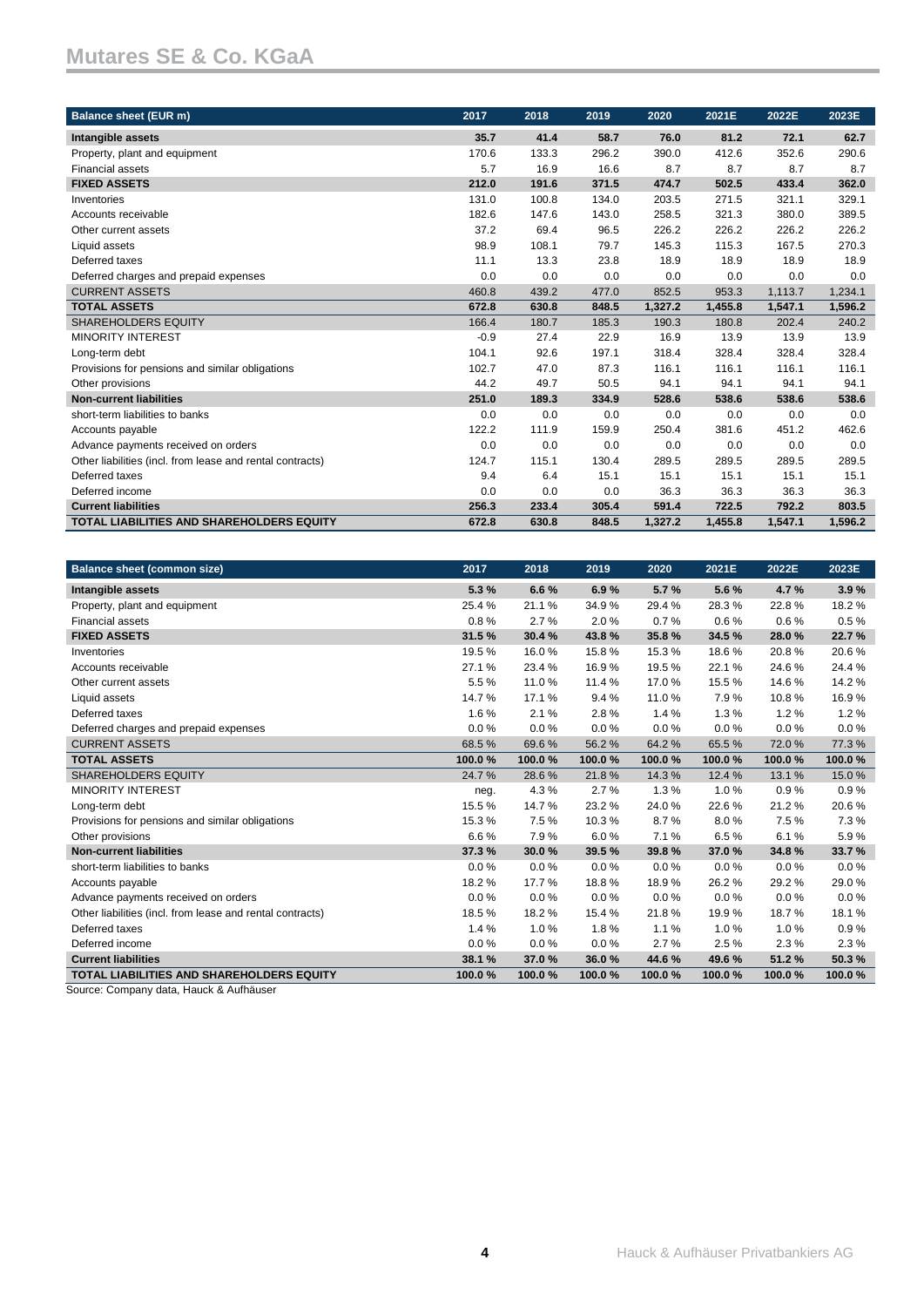| Cash flow statement (EUR m)                                               | 2017     | 2018    | 2019     | 2020     | 2021E    | 2022E   | 2023E   |
|---------------------------------------------------------------------------|----------|---------|----------|----------|----------|---------|---------|
| Net profit/loss                                                           | 43.9     | 12.0    | 16.7     | 19.7     | 283.4    | $-23.0$ | 16.1    |
| Depreciation of fixed assets (incl. leases)                               | 20.7     | 23.5    | 43.1     | 88.7     | 89.0     | 90.0    | 92.0    |
| Amortisation of goodwill                                                  | 0.0      | 0.0     | 0.0      | 0.0      | 0.0      | 0.0     | 0.0     |
| Amortisation of intangible assets                                         | 6.4      | 6.2     | 9.9      | 12.8     | 9.8      | 10.1    | 10.4    |
| Others                                                                    | $-117.6$ | $-85.1$ | $-127.6$ | $-191.9$ | $-455.0$ | 0.0     | 0.0     |
| Cash flow from operations before changes in w/c                           | $-46.6$  | $-43.4$ | $-57.9$  | $-70.7$  | $-72.9$  | 77.1    | 118.5   |
| Increase/decrease in inventory                                            | 34.3     | 13.0    | 20.1     | 13.4     | 25.0     | 27.1    | 32.1    |
| Increase/decrease in accounts receivable                                  | $-1.7$   | 39.0    | 34.4     | 14.3     | 15.0     | 32.1    | 38.0    |
| Increase/decrease in accounts payable                                     | $-0.1$   | $-31.2$ | $-1.9$   | 0.0      | 0.0      | 0.0     | 0.0     |
| Increase/decrease in other working capital positions                      | $-15.0$  | 11.5    | $-5.4$   | 0.0      | 0.0      | 0.0     | 0.0     |
| Increase/decrease in working capital                                      | 17.5     | 32.3    | 47.2     | 27.7     | 40.0     | 59.3    | 70.1    |
| Cash flow from operating activities                                       | $-29.1$  | $-11.1$ | $-10.7$  | $-43.0$  | $-32.9$  | 136.3   | 188.6   |
| <b>CAPEX</b>                                                              | 25.3     | 23.7    | 31.4     | 35.5     | 38.0     | 30.0    | 30.0    |
| Payments for acquisitions                                                 | $-27.4$  | $-19.4$ | $-32.6$  | $-78.6$  | $-73.6$  | 0.0     | 0.0     |
| <b>Financial investments</b>                                              | 0.0      | 0.0     | 0.0      | 0.0      | 0.0      | 0.0     | 0.0     |
| Income from asset disposals                                               | 21.6     | 1.1     | 43.2     | 8.3      | 10.0     | 0.0     | 0.0     |
| Cash flow from investing activities                                       | 23.7     | $-3.2$  | 44.4     | 51.4     | 45.6     | $-30.0$ | $-30.0$ |
| Cash flow before financing                                                | $-5.4$   | $-14.3$ | 33.7     | 8.4      | 22.9     | 22.9    | 22.9    |
| Increase/decrease in debt position                                        | 7.5      | 0.1     | $-0.1$   | 104.0    | 10.0     | 0.0     | 0.0     |
| Purchase of own shares                                                    | 0.0      | 3.0     | 0.0      | 2.5      | 0.0      | 0.0     | 0.0     |
| Capital measures                                                          | 0.0      | 46.9    | 0.0      | 0.0      | 0.0      | 0.0     | 0.0     |
| Dividends paid                                                            | 5.4      | 15.2    | 15.2     | 15.2     | 22.9     | 22.9    | 22.9    |
| Others                                                                    | 32.6     | $-5.3$  | $-47.1$  | $-28.4$  | $-29.8$  | $-31.3$ | $-32.9$ |
| Effects of exchange rate changes on cash                                  | 0.1      | 0.0     | 0.3      | $-0.7$   | 0.0      | 0.0     | 0.0     |
| Cash flow from financing activities                                       | 34.7     | 23.5    | $-62.4$  | 57.9     | $-42.7$  | $-54.2$ | $-55.7$ |
| Increase/decrease in liquid assets                                        | 29.4     | 9.2     | $-28.4$  | 65.6     | n/a      | n/a     | n/a     |
| Liquid assets at end of period<br>Course: Company data Hough & Authöriser | 98.9     | 108.1   | 79.7     | 145.3    | 115.3    | 167.5   | 270.3   |

Source: Company data, Hauck & Aufhäuser

| 2017   | 2018     | 2019   | 2020    | 2021E   | 2022E   | 2023E   |
|--------|----------|--------|---------|---------|---------|---------|
| 252.1  | 103.1    | 121.1  | 188.8   | 291.3   | 344.4   | 353.1   |
| 68.6%  | $-59.1%$ | 17.4 % | 55.9%   | 54.3%   | 18.3%   | 2.5%    |
| 601.8  | 709.4    | 833.0  | 1,298.8 | 2,003.6 | 2,369.4 | 2,428.8 |
| 21.7%  | 17.9%    | 17.4 % | 55.9%   | 54.3%   | 18.3%   | 2.5%    |
| 0.0    | 0.0      | 0.0    | 0.0     | 0.0     | 0.0     | 0.0     |
| n/a    | n/a      | n/a    | n/a     | n/a     | n/a     | n/a     |
| 0.0    | 0.0      | 0.0    | 0.0     | 0.0     | 0.0     | 0.0     |
| n/a    | n/a      | n/a    | n/a     | n/a     | n/a     | n/a     |
| 45.8   | 8.0      | 9.4    | 14.6    | 22.6    | 26.7    | 27.3    |
| 663.3% | $-82.6%$ | 17.4 % | 55.9%   | 54.3%   | 18.3%   | 2.5%    |
| 899.7  | 820.5    | 963.5  | 1,502.2 | 2,317.4 | 2,740.5 | 2,809.2 |
| 38.4 % | $-8.8%$  | 17.4 % | 55.9%   | 54.3%   | 18.3%   | 2.5%    |
|        |          |        |         |         |         |         |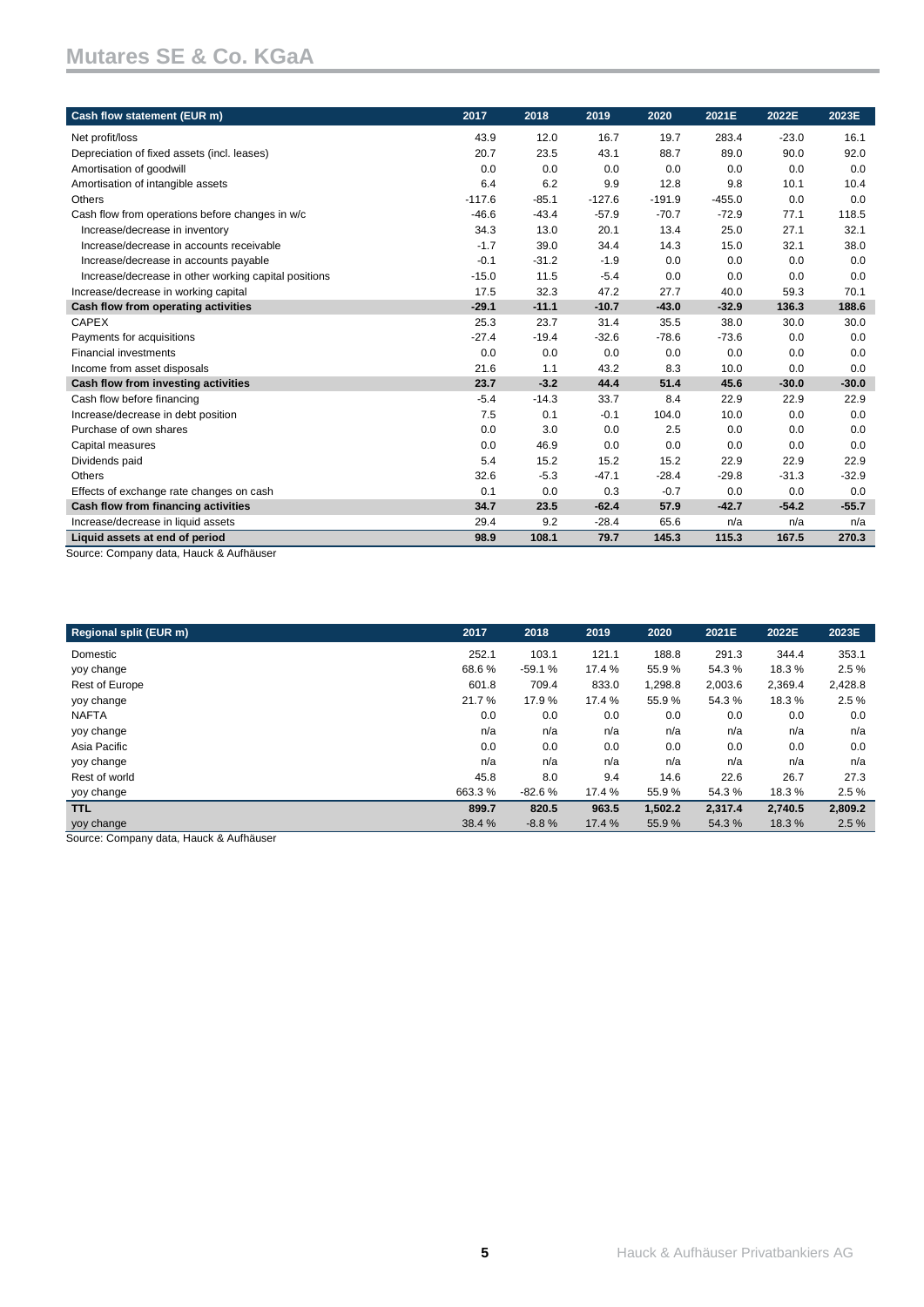| Key ratios (EUR m)                   | 2017    | 2018     | 2019    | 2020    | 2021E   | 2022E     | 2023E    |
|--------------------------------------|---------|----------|---------|---------|---------|-----------|----------|
| P&L growth analysis                  |         |          |         |         |         |           |          |
| Sales growth                         | 38.4%   | $-3.8%$  | 17.4 %  | 55.9%   | 54.3%   | 18.3%     | 2.5%     |
| <b>EBITDA</b> growth                 | 32.9%   | $-26.8%$ | 61.3%   | 190.7%  | 394.9%  | $-38.8%$  | $-67.3%$ |
| EBIT growth                          | 15.6%   | $-51.5%$ | 35.1%   | 112.5%  | 1019.0% | $-131.0%$ | $-91.1%$ |
| EPS growth                           | 64.7%   | $-66.1%$ | 44.2%   | 84.5%   | 1250.8% | $-185.0%$ | $-94.4%$ |
| <b>Efficiency</b>                    |         |          |         |         |         |           |          |
| Total operating costs / sales        | 92.1%   | 94.3%    | 91.8%   | 89.5%   | 83.5%   | 96.5%     | 95.2%    |
| Sales per employee                   | 193.9   | 169.5    | 181.0   | 256.5   | 395.7   | 468.0     | 479.7    |
| EBITDA per employee                  | 14.5    | 9.6      | 14.1    | 23.1    | 63.5    | 14.1      | 20.8     |
| <b>Balance sheet analysis</b>        |         |          |         |         |         |           |          |
| Avg. working capital / sales         | 21.6%   | 19.0%    | 12.5%   | 11.0%   | 6.7%    | 8.0%      | 7.9%     |
| Inventory turnover (sales/inventory) | 6.9     | 8.6      | 7.6     | 7.8     | 9.0     | 9.0       | 9.0      |
| Trade debtors in days of sales       | 74.1    | 62.3     | 51.4    | 59.6    | 48.0    | 48.0      | 48.0     |
| A/P turnover [(A/P*365)/sales]       | 49.6    | 47.2     | 57.5    | 57.7    | 57.0    | 57.0      | 57.0     |
| Cash conversion cycle (days)         | 79.7    | 54.7     | 36.2    | 42.0    | 21.1    | 20.5      | 20.0     |
| <b>Cash flow analysis</b>            |         |          |         |         |         |           |          |
| Free cash flow                       | $-54.4$ | $-34.8$  | $-42.1$ | $-78.5$ | $-70.9$ | 106.3     | 158.6    |
| Free cash flow/sales                 | $-6.0%$ | $-4.0%$  | $-4.1%$ | $-5.0%$ | $-2.9%$ | 3.7%      | 5.4%     |
| FCF / net profit                     | neg.    | neg.     | neg.    | neg.    | neg.    | neg.      | 985.1%   |
| Capex / depn                         | 93.4 %  | 79.8%    | 59.2%   | 35.0%   | 38.5%   | 30.0%     | 29.3%    |
| Capex / maintenance capex            | 140.7%  | 52.5%    | 139.2 % | 49.3%   | 38.5%   | 30.0%     | 29.3%    |
| Capex / sales                        | n/a     | n/a      | n/a     | n/a     | n/a     | n/a       | n/a      |
| <b>Security</b>                      |         |          |         |         |         |           |          |
| Net debt                             | 107.9   | 31.5     | 204.7   | 289.2   | 329.2   | 277.0     | 174.2    |
| Net Debt/EBITDA                      | 1.6     | 0.6      | 2.6     | 2.0     | 0.8     | 3.2       | 1.4      |
| Net debt / equity                    | 0.6     | 0.2      | 1.1     | 1.5     | 1.8     | 1.4       | 0.7      |
| Interest cover                       | 5.1     | 3.8      | 2.4     | 1.5     | 26.7    | 0.0       | 2.2      |
| Dividend payout ratio                | 34.5%   | 103.6%   | 71.9%   | 84.3%   | 8.0%    | 100.0%    | 142.0%   |
| <b>Asset utilisation</b>             |         |          |         |         |         |           |          |
| Capital employed turnover            | 2.2     | 2.2      | 1.9     | 2.2     | 3.3     | 3.8       | 3.7      |
| Operating assets turnover            | 2.5     | 3.2      | 2.5     | 2.6     | 3.9     | 4.8       | 5.4      |
| Plant turnover                       | 5.3     | 6.5      | 3.4     | 4.1     | 5.9     | 8.2       | 10.2     |
| Inventory turnover (sales/inventory) | 6.9     | 8.6      | 7.6     | 7.8     | 9.0     | 9.0       | 9.0      |
| <b>Returns</b>                       |         |          |         |         |         |           |          |
| <b>ROCE</b>                          | 10.8%   | 4.8%     | 5.6%    | 7.3%    | 45.9%   | $-1.7%$   | 3.4%     |
| <b>ROE</b>                           | 26.6%   | 8.1%     | 11.4%   | 14.3%   | 158.4%  | $-11.4%$  | 6.7%     |
| Other                                |         |          |         |         |         |           |          |
| Interest paid / avg. debt            | 9.7%    | 5.2%     | 7.6%    | 13.7%   | 4.2%    | 3.6%      | 3.6%     |
| No. employees (average)              | 4639    | 5103     | 5613    | 6175    | 6175    | 6175      | 6175     |
| Number of shares                     | 15.4    | 15.2     | 15.2    | 15.2    | 15.2    | 15.2      | 15.2     |
| <b>DPS</b>                           | 1.0     | 1.0      | 1.0     | 1.5     | 1.5     | 1.5       | 1.5      |
| <b>EPS</b> reported                  | 2.85    | 0.96     | 1.39    | 1.78    | 18.80   | $-1.51$   | 1.06     |
| <b>Valuation ratios</b>              |         |          |         |         |         |           |          |
| P/BV                                 | $2.6\,$ | 2.4      | 2.3     | $2.3\,$ | 2.4     | 2.1       | 1.8      |
| EV/sales                             | 0.6     | 0.5      | 0.6     | 0.5     | 0.3     | 0.2       | $0.2\,$  |
| EV/EBITDA                            | 8.0     | 9.4      | 8.0     | $5.0\,$ | 1.9     | 8.1       | 4.7      |
| EV/EBITA                             | 11.6    | 18.0     | 17.6    | 13.3    | 2.5     | $-267.1$  | 16.6     |
| EV/EBIT                              | 13.5    | 23.8     | 24.2    | 17.5    | 2.6     | $-55.4$   | 23.3     |
| EV/FCF                               | $-9.9$  | $-13.3$  | $-15.1$ | $-9.2$  | $-10.7$ | 6.7       | 3.8      |
| Adjusted FCF yield                   | 9.7%    | 4.0%     | 4.4%    | 6.3%    | 35.1%   | $-1.6%$   | 3.8%     |
| Dividend yield                       | 3.5%    | 3.5%     | 3.5%    | 5.3%    | 5.3%    | 5.3%      | 5.3%     |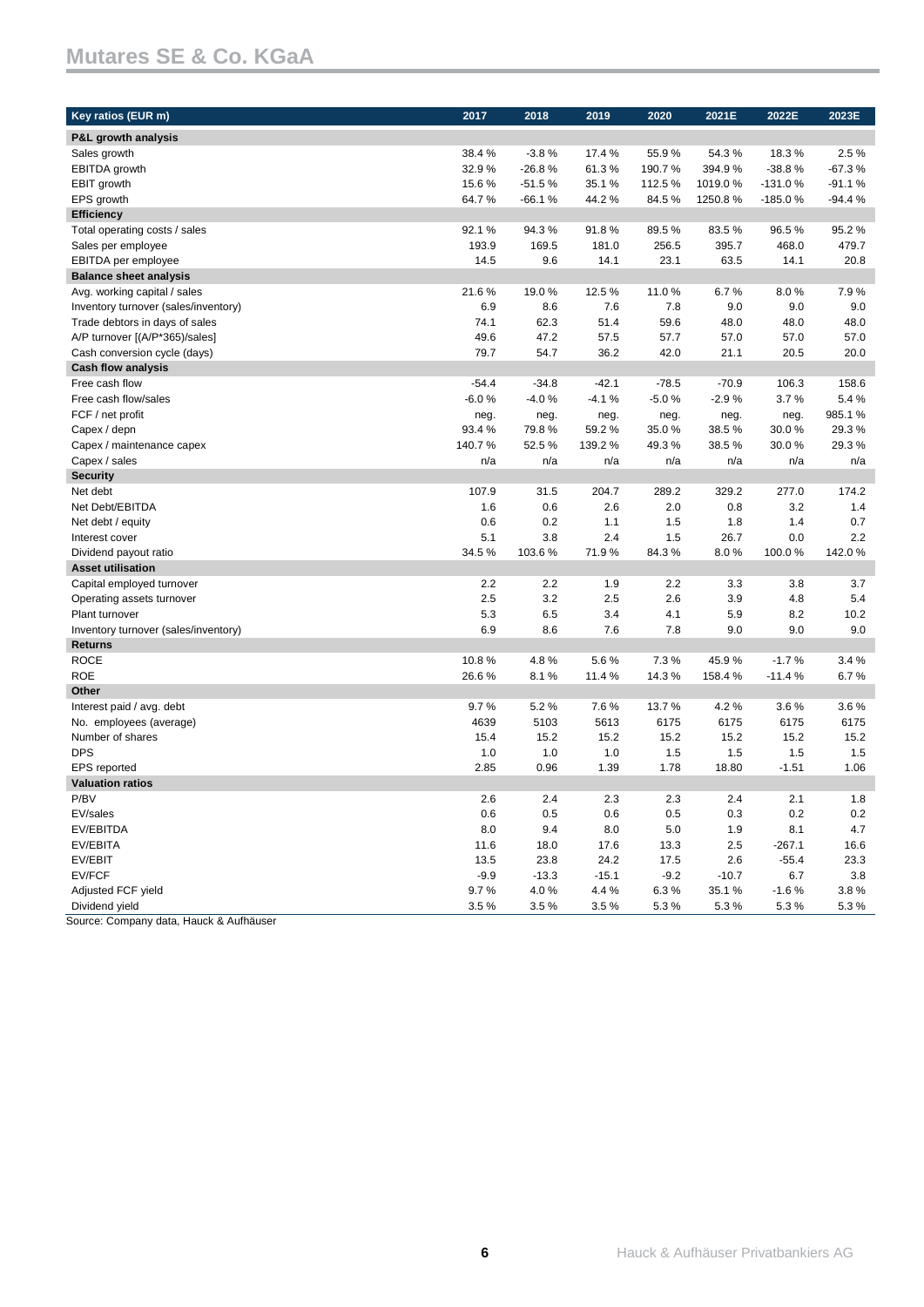**Disclosures regarding research publications of Hauck & Aufhäuser Privatbankiers AG pursuant to section 85 of the German Securities Trading Act (WpHG) and distributed in the UK under the Temporary Permission Regime for EEA firms, subject to the FCA requirements on research recommendation disclosures**

It is essential that any research recommendation is fairly presented and discloses interests of indicates relevant conflicts of interest. Pursuant to section 85 of the German Securities Trading Act (WpHG) a research report has to point out possible conflicts of interest in connection with the analysed company. Further to this, under the FCA's rules on research recommendations, any conflicts of interest in connection with the recommendation must be disclosed. A conflict of interest is presumed to exist in particular if Hauck & Aufhäuser Privatbankiers AG

- (1) or any other person belonging to the same group with that person (as part of a consortium) within the past twelve months, acquired the financial instruments of the analysed company,
- (2) or any other person belonging to the same group with that person has entered into an agreement on the production of the research report with the analysed company,
- (3) has, within the past twelve months, been party to an agreement on the provision of investment banking services with the analysed company or have received services or a promise of services under the term of such an agreement,
- (4) holds a) 5% or more of the share capital of the analysed company, or b) the analysed company holds 5% or more of the share capital of Hauck & Aufhäuser Privatbankiers AG or its affiliate(s),
- (5) holds a net long (a) or a net short (b) position of 0.5% of the outstanding share capital of the analysed company or derivatives thereof,
- (6) or any other person belonging to the same group with that person is a market maker or liquidity provider in the financial instruments of the issuer,
- (7) or the analyst has any other significant financial interests relating to the analysed company such as, for example, exercising mandates in the interest of the analysed company or a significant conflict of interest with respect to the issuer,
- (8) The research report has been made available to the company prior to its publication. Thereafter, only factual changes have been made to the report.

**Conflicts of interest that existed at the time when this research report was published**:

| Company               | <b>Disclosure</b> |
|-----------------------|-------------------|
| Mutares SE & Co. KGaA | 2, 6, 8           |

### **Historical target price and rating changes for Mutares SE & Co. KGaA in the last 12 months**

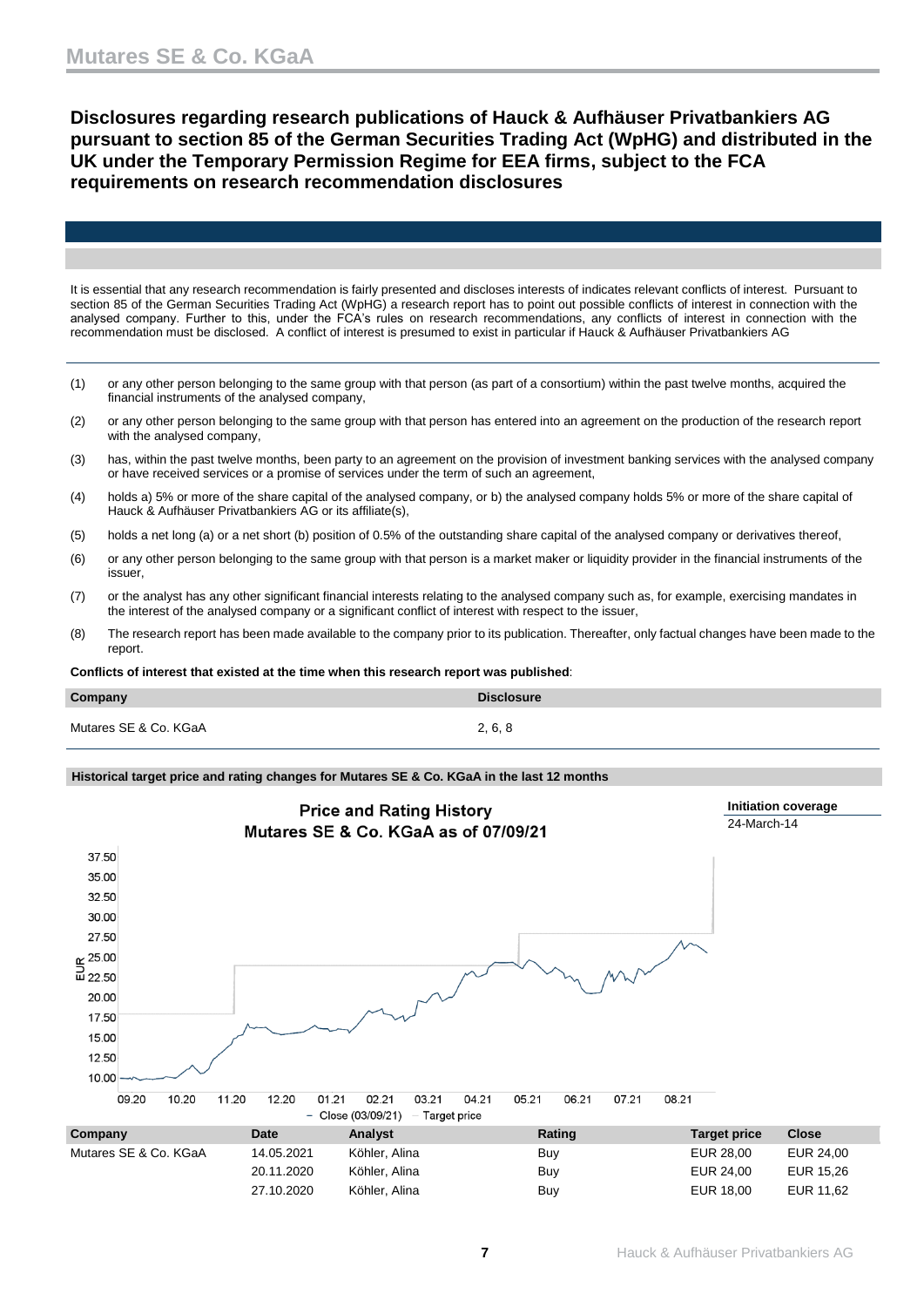### **Hauck & Aufhäuser distribution of ratings and in proportion to investment banking services**

| Buy  | 75.86 % | 96.55 % |
|------|---------|---------|
| Sell | 4.83 %  | 0.00%   |
| Hold | 19.31 % | 3.45%   |

Date of publication creation: 08/09/2021 08:10 AM

Date of publication dissemination: 08/09/2021 08:12 AM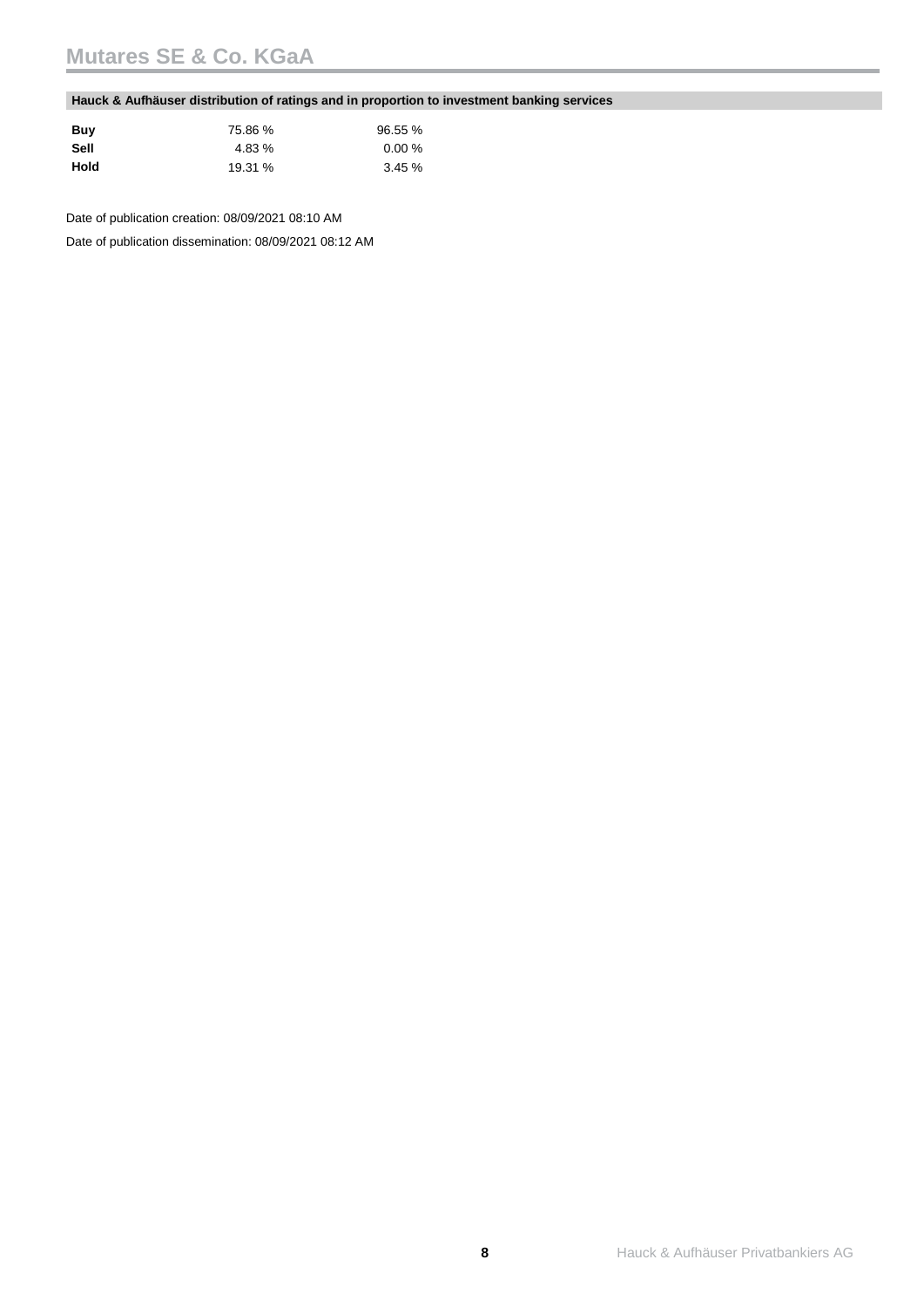### **1. General Information/Liabilities**

This research report has been produced for the information purposes of institutional investors only, and is not in any way a personal recommendation, offer or solicitation to buy or sell the financial instruments mentioned herein. The document is confidential and is made available by Hauck & Aufhäuser Privatbankiers AG, exclusively to selected recipients [in DE, GB, FR, CH, US, UK, Scandinavia, and Benelux or, in individual cases, also in other countries]. A distribution to private investors in the sense of the German Securities Trading Act (WpHG) is excluded. It is not allowed to pass the research report on to persons other than the intended recipient without the permission of Hauck & Aufhäuser Privatbankiers AG. Reproduction of this document, in whole or in part, is not permitted without prior permission Hauck & Aufhäuser Privatbankiers AG. All rights reserved.

Under no circumstances shall Hauck & Aufhäuser Privatbankiers AG, any of its employees involved in the preparation, have any liability for possible errors or incompleteness of the information included in this research report – neither in relation to indirect or direct nor consequential damages. Liability for damages arising either directly or as a consequence of the use of information, opinions and estimates is also excluded. Past performance of a financial instrument is not necessarily indicative of future performance.

### **2. Responsibilities**

This research report was prepared by the research analyst named on the front page (the "Producer"). The Producer is solely responsible for the views and estimates expressed in this report. The report has been prepared independently. The content of the research report was not influenced by the issuer of the analysed financial instrument at any time. It may be possible that parts of the research report were handed out to the issuer for information purposes prior to the publication without any major amendments being made thereafter.

### **3. Organisational Requirements**

Hauck & Aufhäuser Privatbankiers AG took internal organisational and regulative precautions to avoid or accordingly disclose possible conflicts of interest in connection with the preparation and distribution of the research report. All members of Hauck & Aufhäuser Privatbankiers AG involved in the preparation of the research report are subject to internal compliance regulations. No part of the Producer's compensation is directly or indirectly related to the preparation of this financial analysis. In case a research analyst or a closely related person is confronted with a conflict of interest, the research analyst is restricted from covering this company.

### **4. Information Concerning the Methods of Valuation/Update**

The determination of the fair value per share, i.e. the price target, and the resultant rating is done on the basis of the adjusted free cash flow (adj. FCF) method and on the basis of the discounted cash flow – DCF model. Furthermore, a peer group comparison is made.

The adj. FCF method is based on the assumption that investors purchase assets only at a price (enterprise value) at which the operating cash flow return after taxes on this investment exceeds their opportunity costs in the form of a hurdle rate of 7.5%. The operating cash flow is calculated as EBITDA less maintenance capex and taxes.

Within the framework of the DCF approach, the future free cash flows are calculated initially on the basis of a fictitious capital structure of 100% equity, i.e. interest and repayments on debt capital are not factored in initially. The adjustment towards the actual capital structure is done by discounting the calculated free cash flows with the weighted average cost of capital (WACC), which takes into account both the cost of equity capital and the cost of debt. After discounting, the calculated total enterprise value is reduced by the interest-bearing debt capital in order to arrive at the equity value.

Hauck & Aufhäuser Privatbankiers AG uses the following three-step rating system for the analysed companies:

Buy: Sustainable upside potential of more than 10% within 12 months Sell: Sustainable downside potential of more than 10% within 12 months. Hold: Upside/downside potential is limited. No immediate catalyst visible.

NB: The ratings of Hauck & Aufhäuser Privatbankiers AG are not based on a performance that is expected to be "relative" to the market.

The decision on the choice of the financial instruments analysed in this document was solely made by Hauck & Aufhäuser Privatbankiers AG. The opinions and estimates in this research report are subject to change without notice. It is within the discretion of Hauck & Aufhäuser Privatbankiers AG whether and when it publishes an update to this research report, but in general updates are created on a regular basis, after 6 months at the latest. A sensitivity analysis is included and published in company's initial studies.

#### **5. Major Sources of Information**

Part of the information required for this research report was made available by the issuer of the financial instrument. Furthermore, this report is based on publicly available sources (such as, for example, Bloomberg, Reuters, VWD-Trader and the relevant daily press) believed to be reliable. Hauck & Aufhäuser Privatbankiers AG has checked the information for plausibility but not for accuracy or completeness.

### **6. Competent Supervisory Authority**

Hauck & Aufhäuser Privatbankiers AG are under supervision of the BaFin – German Federal Financial Supervisory Authority Bundesanstalt für Finanzdienstleistungsaufsicht), Graurheindorfer Straße 108, 53117 Bonn and Marie-Curie-Straße 24 – 28, 60439 Frankfurt a.M.

This document is distributed in the UK under the Temporary Permission Regime for EEA firms and in compliance with the applicable FCA requirements.

#### **7. Specific Comments for Recipients Outside of Germany**

This research report is subject to the law of the Federal Republic of Germany. The distribution of this information to other states in particular to the USA, Canada, Australia and Japan may be restricted or prohibited by the laws applicable within this state.

#### **8. Miscellaneous**

According to Article 4(1) No. i of the delegated regulation 2016/958 supplementing regulation 596/2014 of the European Parliament, further information regarding investment recommendations of the last 12 months are published under: https://www.hauck-aufhaeuser.com/en/investment-banking/equities#institutionalresearch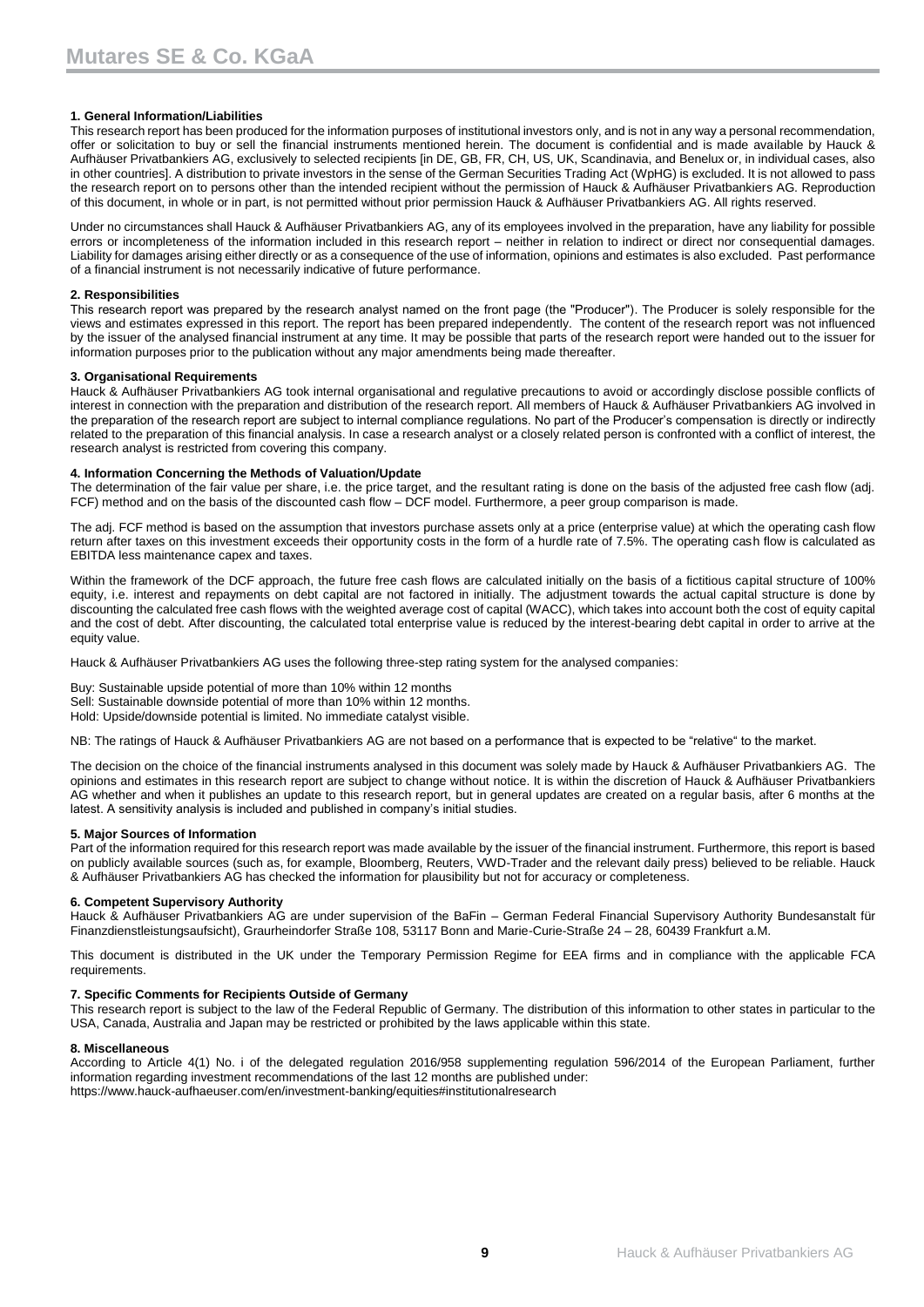### **Disclosures for U.S. persons only**

This research report is a product of HAUCK & AUFHÄUSER PRIVATBANKIERS AG, which is the employer of the research analyst(s) who has prepared the research report. The research analyst(s) preparing the research report is/are resident outside the United States (U.S.) and are not associated persons of any U.S. regulated broker-dealer and therefore the analyst(s) is/are not subject to supervision by a U.S. broker-dealer, and is/are not required to satisfy the regulatory licensing requirements of FINRA or required to otherwise comply with U.S. rules or regulations regarding, among other things, communications with a subject company, public appearances and trading securities held by a research analyst account.

This report is intended for distribution by HAUCK & AUFHÄUSER PRIVATBANKIERS AG, only to "Major Institutional Investors" as defined by Rule 15a-6(b)(4) of the U.S. Securities and Exchange Act, 1934 (the Exchange Act) and interpretations thereof by U.S. Securities and Exchange Commission (SEC) in reliance on Rule 15a 6(a)(2). If the recipient of this report is not a Major Institutional Investor as specified above, then it should not act upon this report and return the same to the sender. Further, this report may not be copied, duplicated and/or transmitted onward to any U.S. person, which is not the Major Institutional Investor.

In reliance on the exemption from registration provided by Rule 15a-6 of the Exchange Act and interpretations thereof by the SEC in order to conduct certain business with Major Institutional Investors, HAUCK & AUFHÄUSER PRIVATBANKIERS AG, has entered into an agreement with a U.S. registered broker-dealer, Marco Polo Securities Inc. ("Marco Polo"). Transactions in securities discussed in this research report should be effected through Marco Polo or another U.S. registered broker dealer.